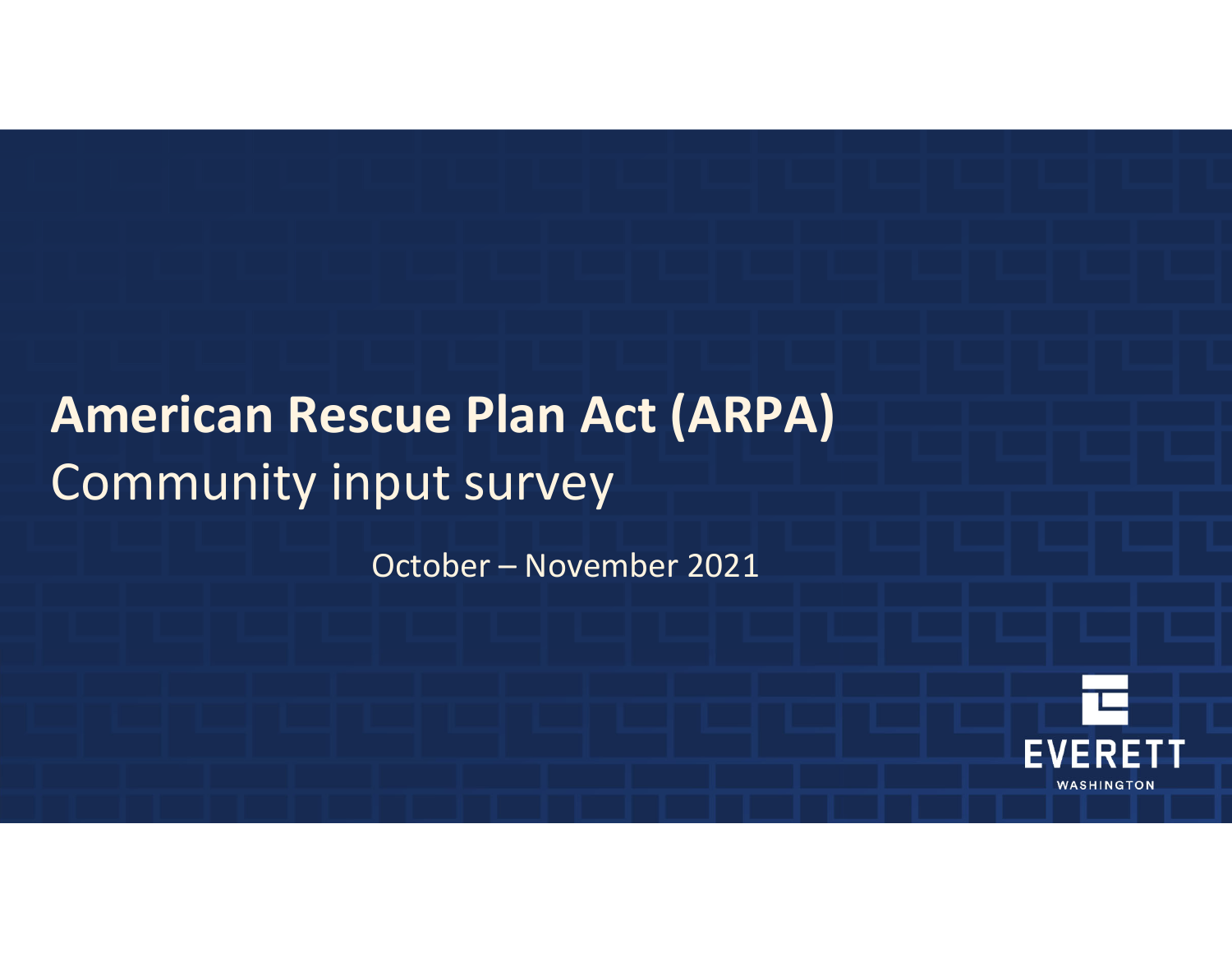## 712 English responses

Spanish responses

2

**Total responses**

**714**

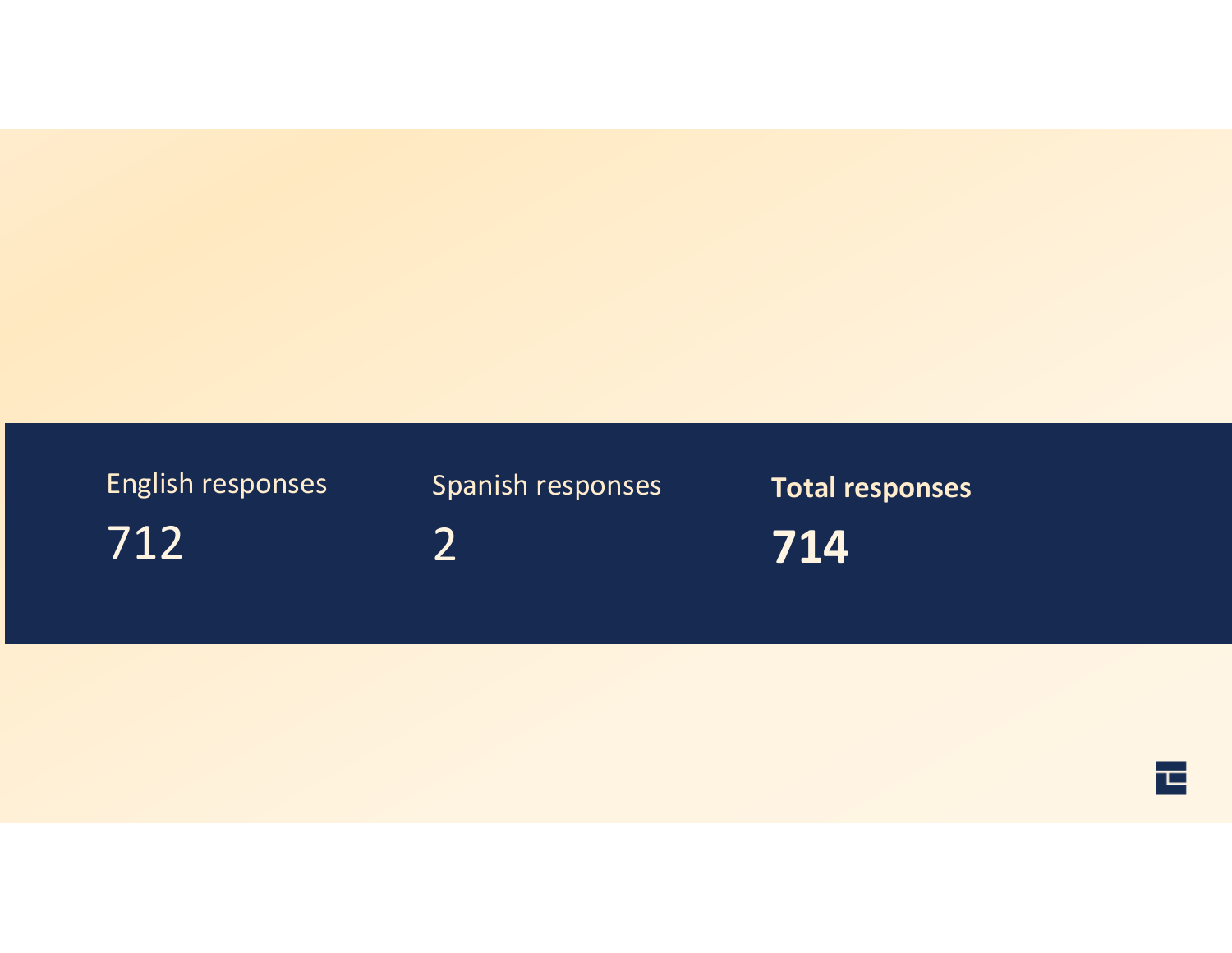